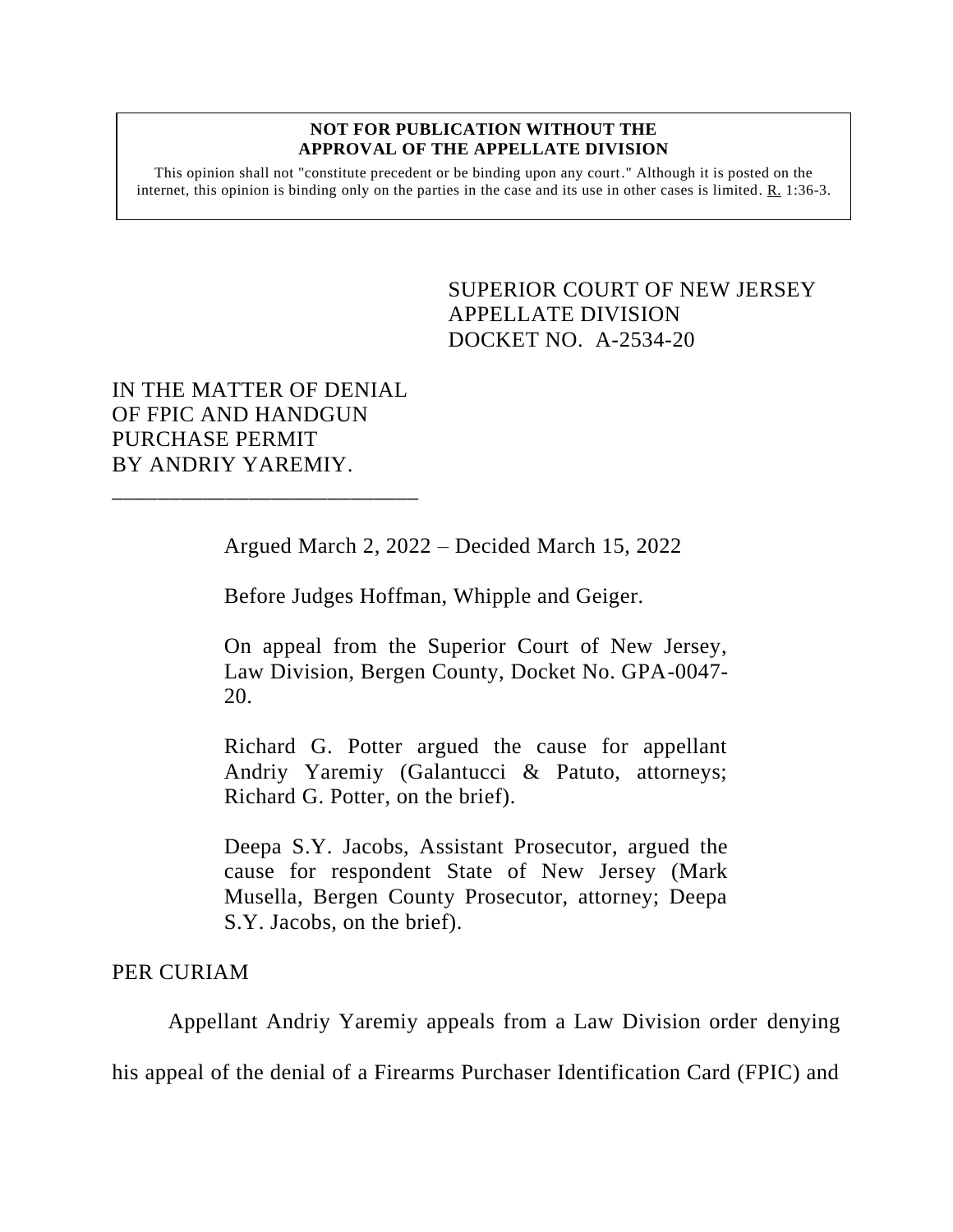Handgun Purchase Permit. Having considered the facts and applicable legal principles, we reverse and remand.

We take the following facts from the record. Appellant applied for a FPIC and Handgun Purchase Permit. The application was denied by the Chief of the Borough of Wood-Ridge Police Department. In his letter to appellant notifying him of the denial, the Chief stated that investigation revealed appellant had been arrested for driving while intoxicated (DWI) in 2015. The Chief concluded that the following statutes applied: N.J.S.A. 2C:25-19 (any person who has been convicted of any crime, or a disorderly persons offense involving an act of domestic violence whether or not armed with or possessing a weapon at the time of the offense); N.J.S.A. 24:21-2 (any person who is confined for a mental disorder to a hospital, mental institution or sanitarium, or to a person who is presently a habitual drunkard); and N.J.S.A.  $2C:58-3(c)(5)$ (issuance would not be in the interest of the public health, safety or welfare).

Appellant filed a timely appeal in the Superior Court. The court conducted a two-day hearing. The Chief testified that in 2015, appellant was arrested in New York on a "2C violation," and in 2008, appellant received a summons for an open container violation in Harrison, New Jersey. However, the Chief later corrected himself, acknowledging the 2008 incident involved a summons for consumption of alcohol by a passenger while the vehicle is being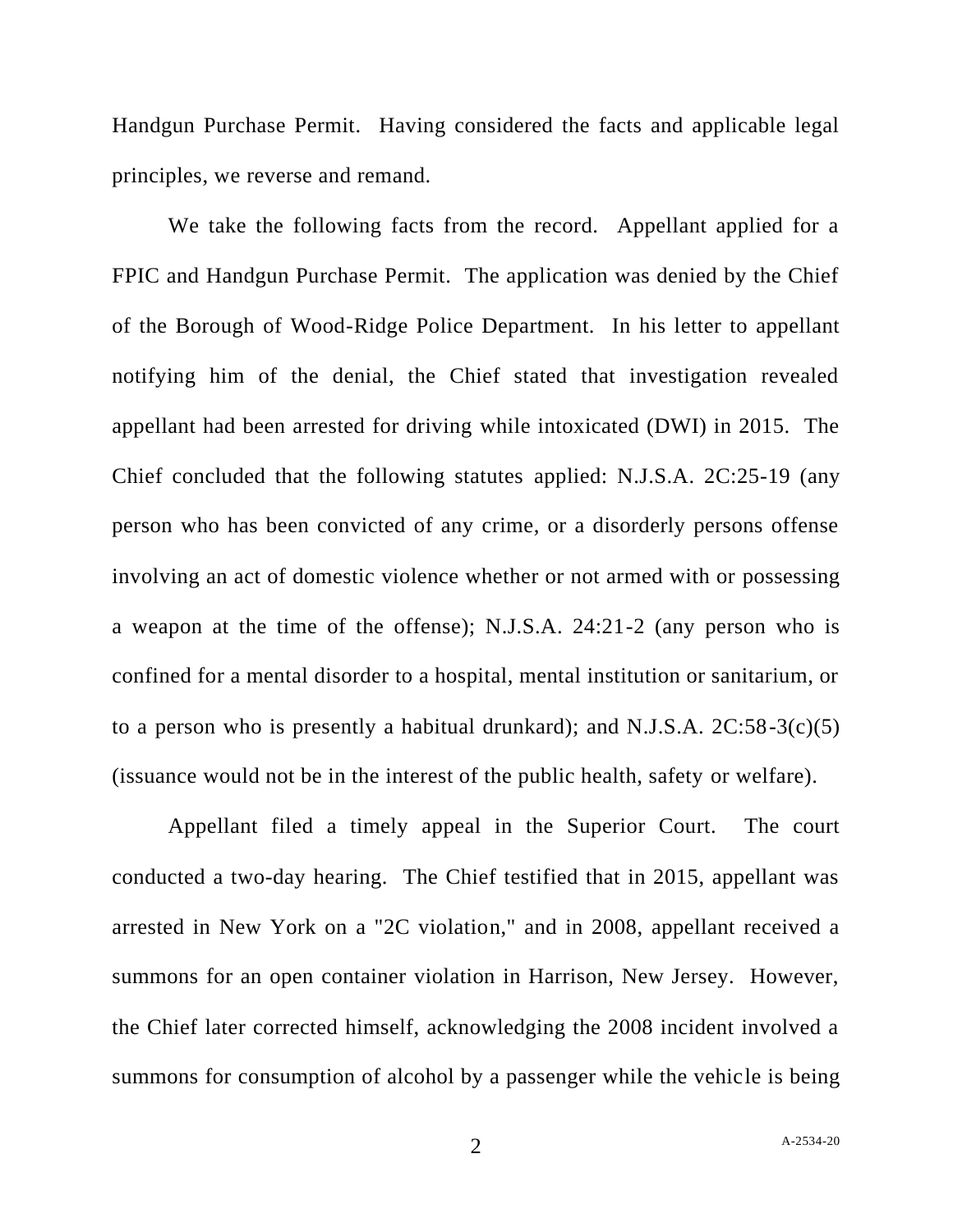operated, in violation of N.J.S.A. 39:4-51a(a). Appellant was fined \$256 and costs for that violation; his license was not suspended, and he was not sentenced to jail time.

On the 2015 offense, defendant pled guilty to a reduced charge of driving while ability impaired (DWAI), in violation of New York Vehicle and Traffic Law (VTL) § 1192.1, and was sentenced to a one-year conditional discharge, no jail time, a ninety-day suspension of driving privileges, and a \$500 fine.

The Chief testified that he denied the application because of appellant's history of alcohol, "falsification on the application," and "it not being in the best interest" of the public safety, health, and welfare of our citizens. The Chief related that he had never granted a firearm purchase application to someone with a DWI conviction.

Detective David Marchitelli testified that he believed appellant's prior involvement with alcohol and motor vehicles showed a lack of judgment and disregard for the law. Marchitelli was also concerned that appellant was not truthful when questioned about the 2015 DWI arrest. He concluded the application should be denied based on a risk to public health, safety, and welfare.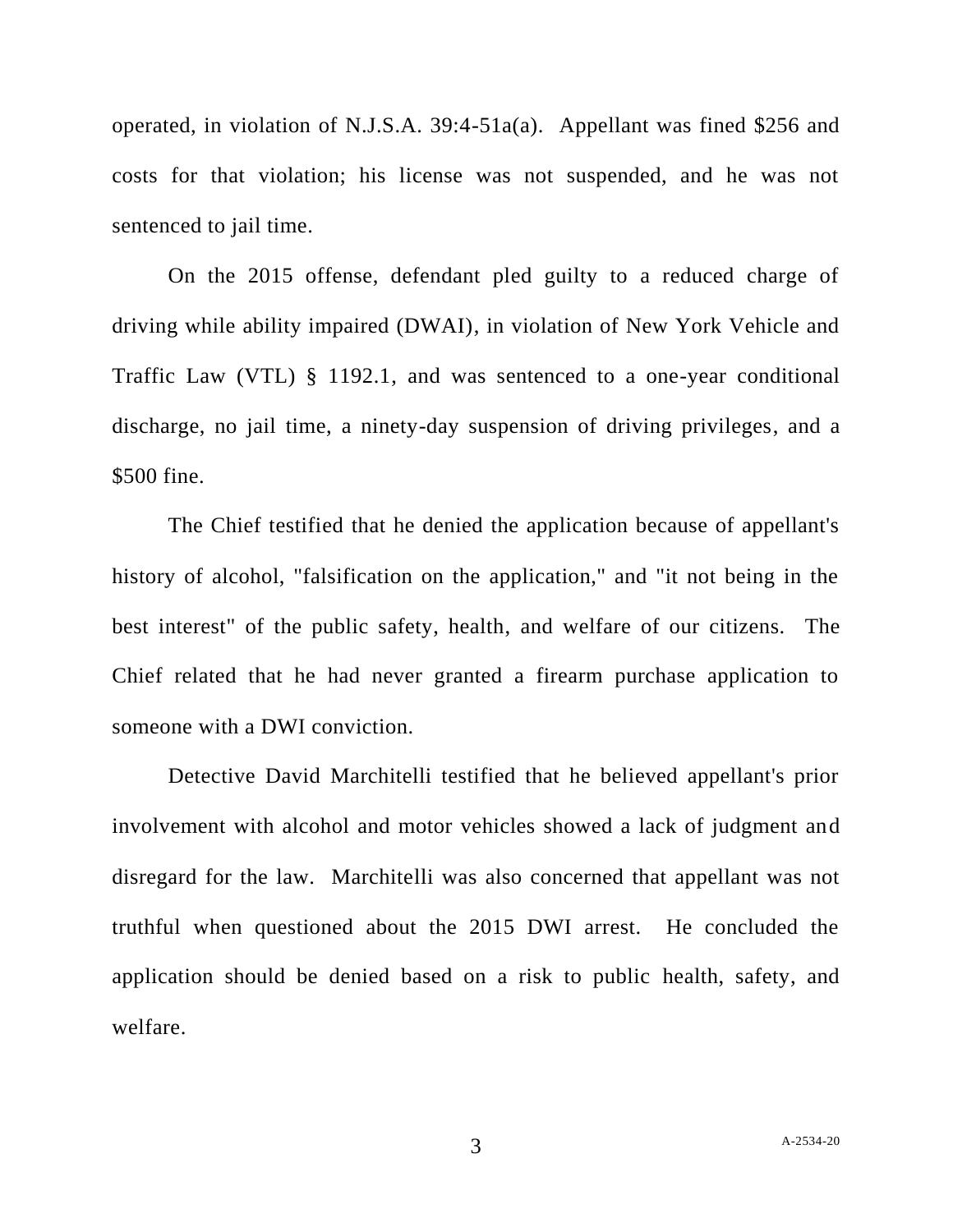The State presented no evidence that appellant was a habitual drunkard, suffered from mental health conditions, had been confined for a mental disorder to a hospital or psychiatric treatment facility, or had any history of committing domestic violence. The Chief confirmed that no domestic violence complaints or drunk and disorderly complaints had ever been filed against appellant. He also acknowledged that other than the DWI arrest, he did not know appellant to be a habitual drunkard and was not aware if appellant had any psychological problems.

The State alleged appellant omitted pertinent information from his application regarding the alleged criminal violation. The application asked appellant if he had ever been convicted of a crime in New Jersey or of any criminal offense in any other jurisdiction where he could be sentenced to more than six months in jail. Appellant did not report his DWI conviction or open container violation on his application. The State argued that appellant was barred by N.J.S.A.  $2C:58-3(c)(3)$  from obtaining a FPIC and handgun purchase permit because he falsified his application by omitting the DWI conviction. The State contended that the New York DWI conviction was a criminal offense. However, the Certificate of Disposition issued by Criminal Court of the City of New York, County of Richmond states that appellant pled guilty to violating VTL § 1192.1, which is a motor vehicle violation, not a crime, under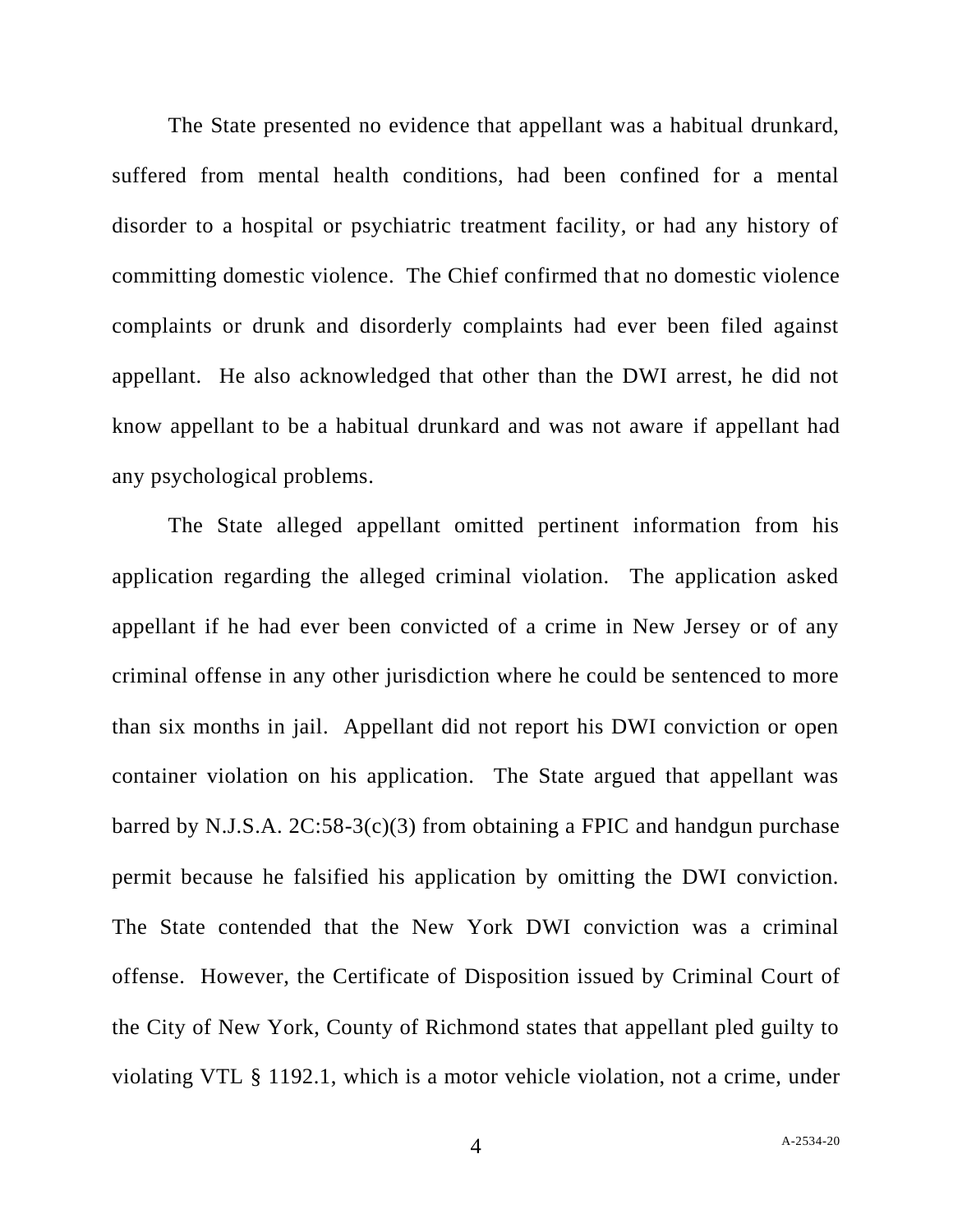New York law. Therefore, the court found appellant answered the question truthfully.

Appellant contended he had never been convicted of a crime in New Jersey or any other jurisdiction. He asserted his DWI offense was a motor vehicle violation, as was his consumption of alcoholic beverage in a motor vehicle violation. The State did not introduce evidence proving otherwise.

Appellant testified that he is thirty-eight years old, has been married for eleven years, has three children, and owns a business. He was born in Ukraine and is an American citizen. He has never been treated by a psychologist or psychiatrist and has never been hospitalized for a psychiatric problem. Regarding the 2008 consuming an alcoholic beverage in a vehicle charge, appellant testified he pled guilty without the advice of counsel. He claimed he was a passenger in a van driven by a friend and was unaware there was an open container in the vehicle.

The court issued an order and accompanying written decision denying the appeal. Despite the uncontroverted evidence introduced at the hearing and the court's conclusion that appellant answered the question regarding criminal convictions truthfully, the court found appellant's "connection with the truth" was "tenuous." The court found the evidence showed appellant had consumed alcohol in a motor vehicle and pled guilty. The court concluded that appellant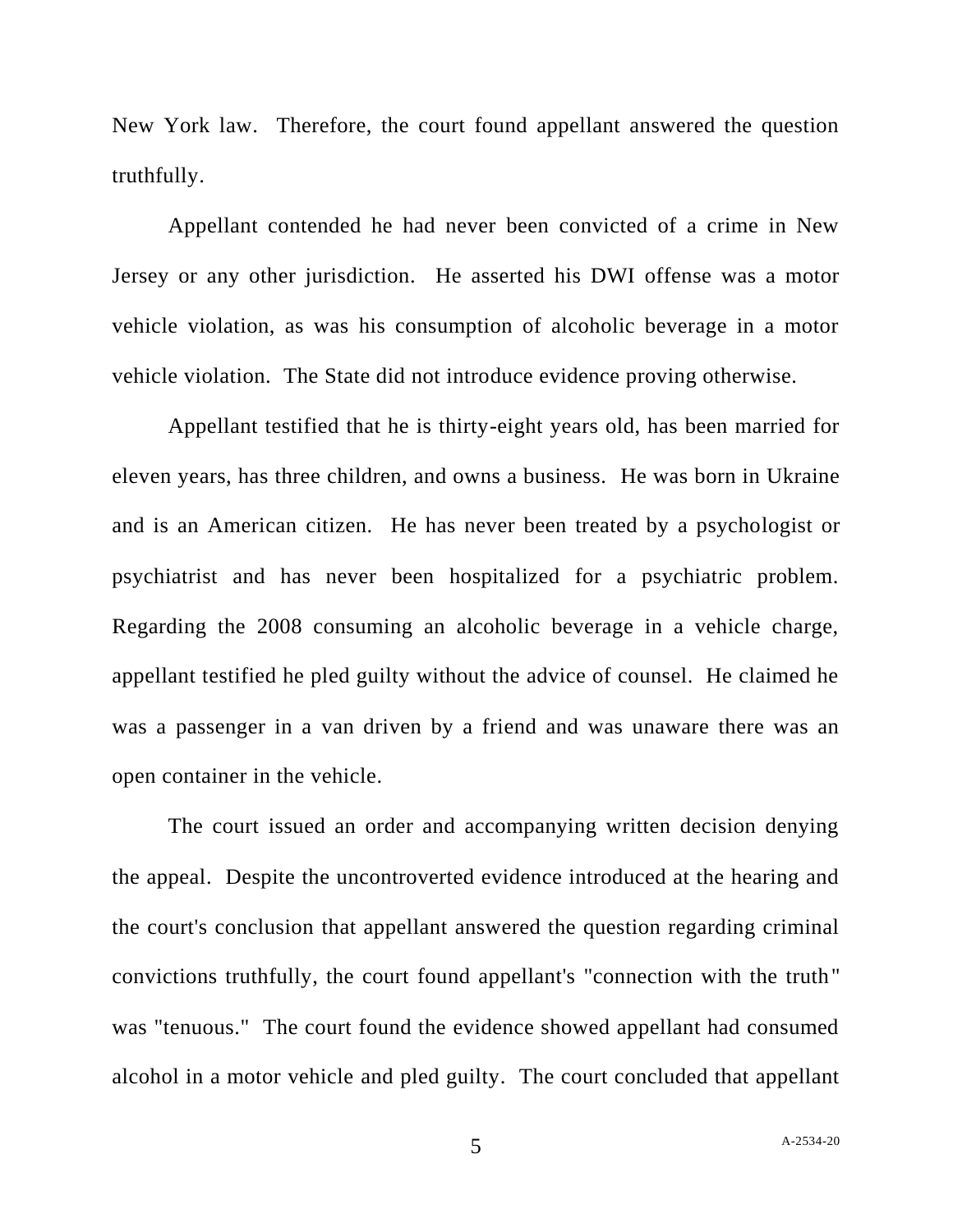minimized the "significance of the arrest and consequences" to the police and during the hearing.

Although the court found the DWI conviction was not a per se disqualification, nor was his "less-than-truthful response to the detective's questioning," the court determined that appellant's lack of "insight into the gravity of his past involvement with alcohol within motor vehicles" justified the denial of the application.

The court found the Chief and Detective Marchitelli had "excellent recall" and their testimony was "consistent and highly credible." The court found appellant's "testimony was less credible. His testimony conflicted with Marchitelli's testimony." The court opined that appellant

> seemed oblivious to the gravity of his prior conduct. When questioned about follow-up treatment after his arrest for driving while impaired, the perfunctory nature of his response was particularly troubling. He provided little detail about the program that he attended and offered no evidence that he learned anything from the experience.

The court noted, however:

When questioned about any subsequent treatment, he responded that he was, "advised by the court to attend, I forgot what it was called, I had to be present for an entire day and I listened to the presentation by a mother and a father who had their daughter killed by a drunk person and so they had this big presentation about that and there [were] a lot of people in the room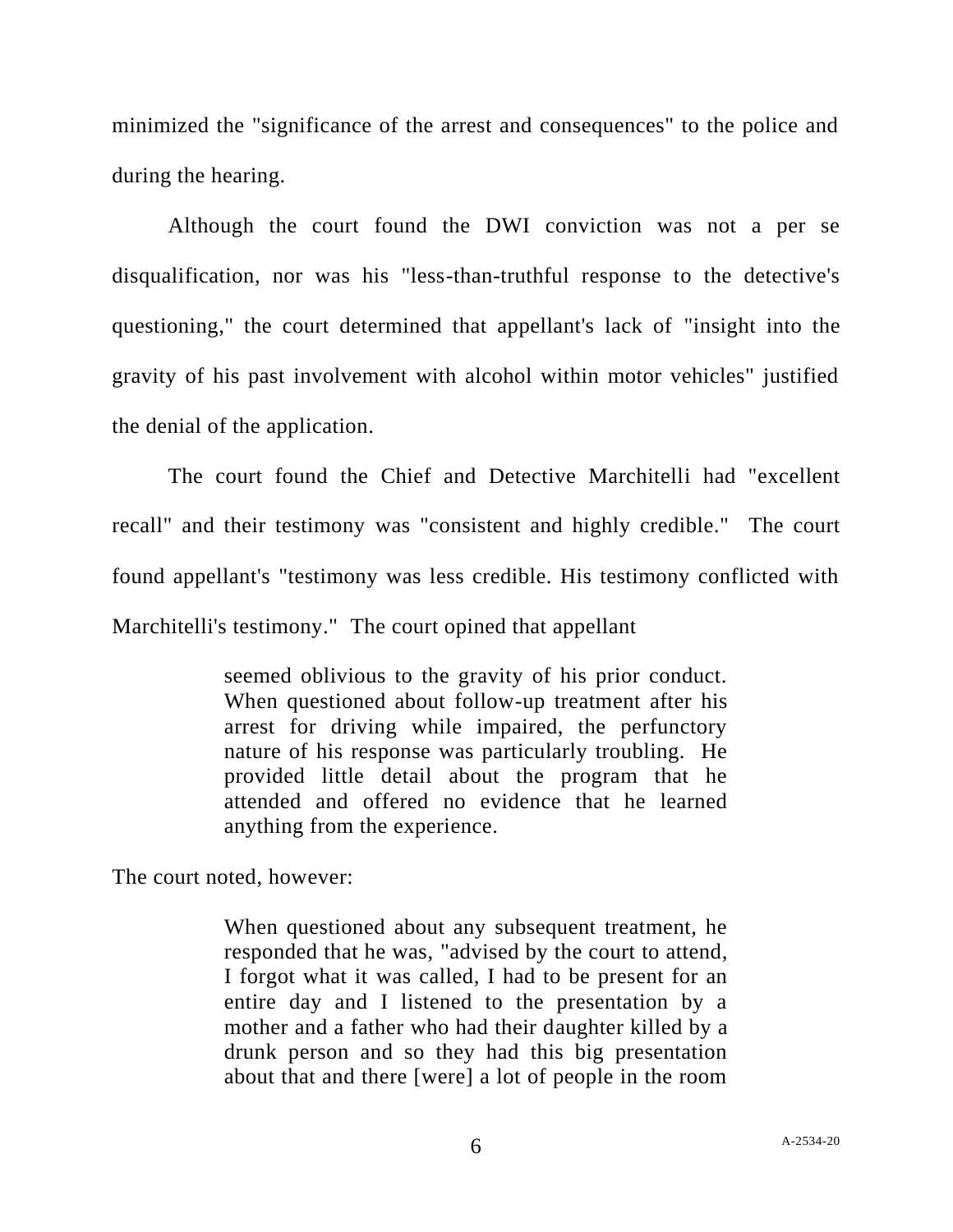and, you know, that was the only thing that I was required to do . . . ."

The court made the following findings. Appellant "has no prior involvement with the criminal justice system, no history of any involvement in domestic violence matters, and no mental health issues." When interviewed by Marchitelli, appellant acknowledged he was arrested in 2015, "but denied he was ever charged and reported he was found not guilty." The police report indicated that a preliminary alcohol breath test measured a 0.158 Blood Alcohol Content (BAC), and appellant was arrested for DWI under New York statute VTL § 1192.1. Appellant pled guilty and was fined \$500, and his driving privileges were suspended for ninety days. He completed a conditional discharge.

The court noted that because a conviction of driving while impaired under New York statute VTL § 1192.1 only exposes the defendant to up to fifteen days in jail and a fine of \$300 to \$500, appellant "has never been convicted of a crime and his response on the application was truthful."

The court found that "[t]he public health, safety, or welfare disqualifier is intended to relate to cases of individual unfitness, where, though not dealt with in the specific statutory enumerations, the issuance of a permit or identification card would nonetheless be contrary to the public interest." The court considered appellant's alcohol use even though it did "not rise to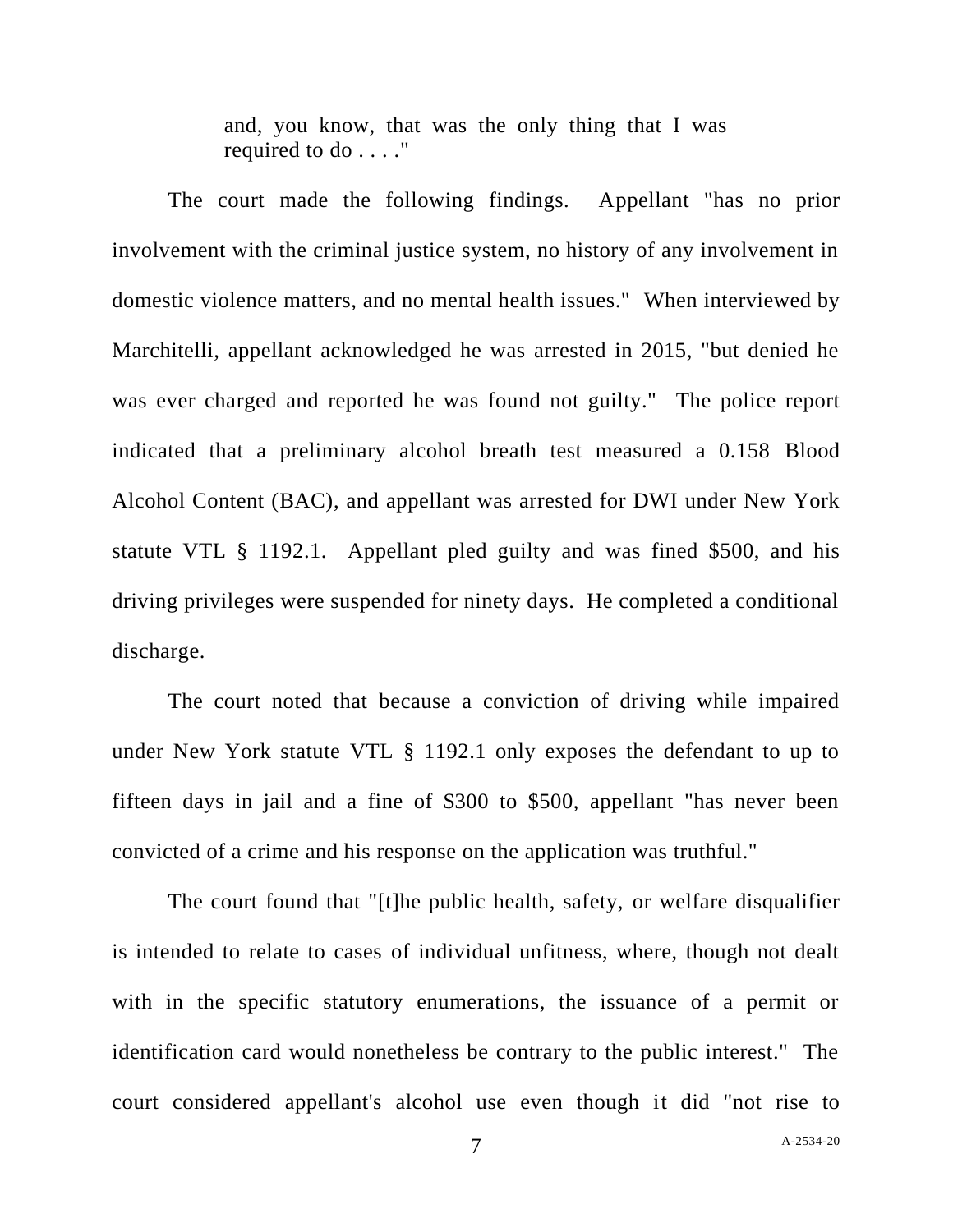alcoholism or habitual drunkenness." The court likewise considered appellant's motor vehicle convictions even though those offenses were not "listed in N.J.S.A. 2C:58-3(c)."

The court found the State met its burden of showing "[b]y a preponderance of the evidence, [that] the issuance of [a] FPIC or Handgun Purchase Permit to appellant would pose a threat to the public health, safety, and welfare." The court concluded appellant "lacks insight into the gravity of his past involvement with alcohol within motor vehicles" and "appeared to have not gained any benefit from the program he was required to attend after his conviction." While recognizing that "the right to bear arms is guaranteed in the [United States] Constitution," the court found good cause to deny appellant's application.

This appeal followed. Appellant argues:

UPHOLDING THE DENIAL OF THE APPLICATION FOR A FIREARMS PURCHASE IDENTIFICATION CARD AND/OR HANDGUN PURCHASE PERMIT WAS NOT SUPPORTED BY SUBSTANTIAL CREDIBLE EVIDENCE.

A judicial determination that a defendant poses a threat to the public health, safety, and welfare is a fact-sensitive analysis. In re Forfeiture of Pers. Weapons & Firearms Identification Card belonging to F.M., 225 N.J. 487, 505 (2016) (citing State v. Cordoma, 372 N.J. Super. 524, 535 (App. Div. 2004)).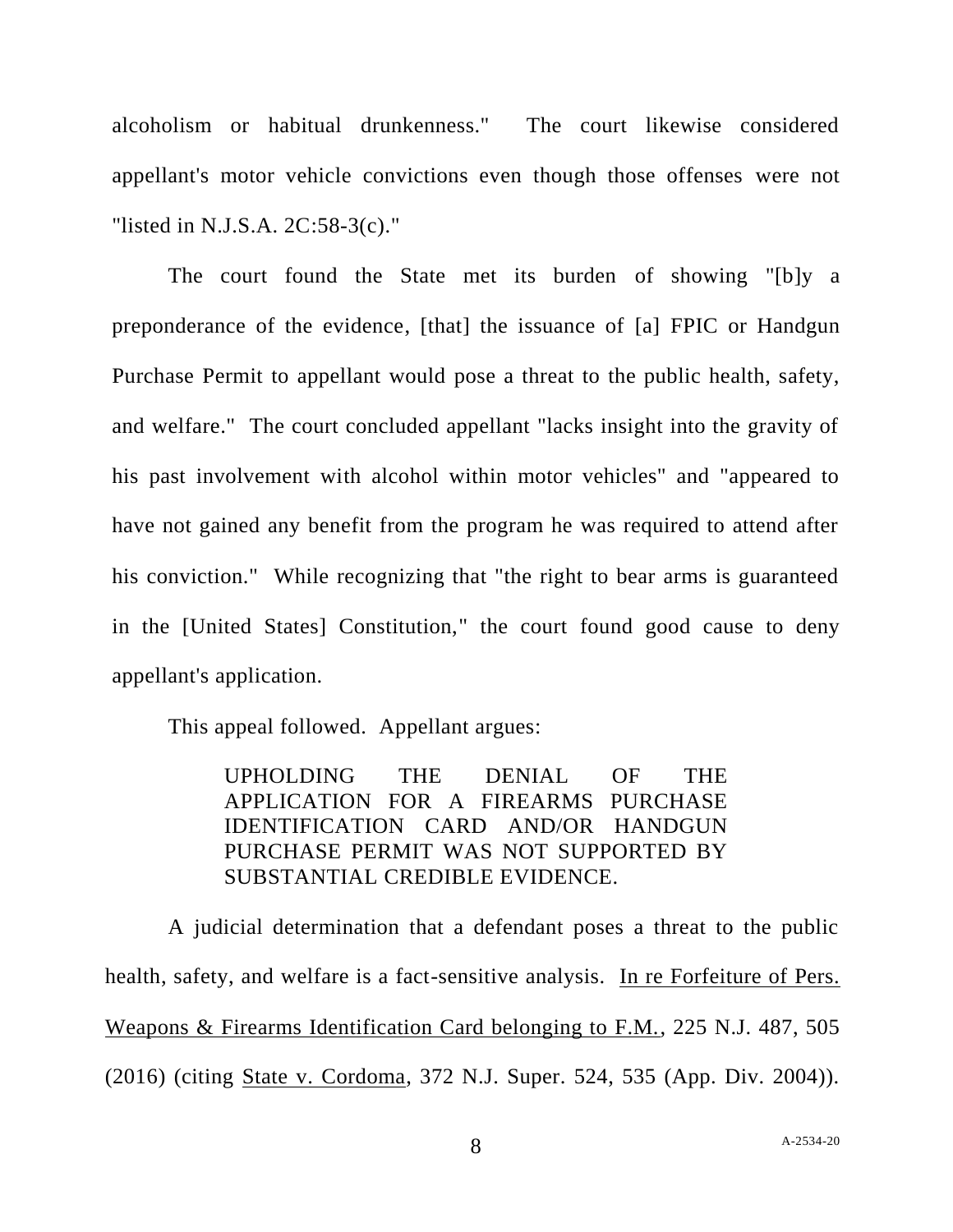Therefore, "an appellate court should accept a trial court's findings of fact that are supported by substantial credible evidence." Ibid. (quoting In re Return of Weapons to J.W.D., 149 N.J. 108, 116-17 (1997)). "Therefore, 'we do not disturb the factual findings and legal conclusions of the trial judge unless we are convinced that they are so manifestly unsupported by or inconsistent with the competent, relevant and reasonably credible evidence as to offend the interests of justice.'" Id. at 506 (quoting Rova Farms Resort v. Inv'rs Ins. Co., 65 N.J. 474, 484 (1974)); see also J.W.D., 149 N.J. at 117 (explaining that this is especially true when "the evidence is largely testimonial and involves questions of credibility."). However, questions of law are reviewed by the appellate division de novo. In re F.M., 225 N.J. at 506.

Although the right to bear arms is guaranteed by the Second Amendment of the U.S. Constitution, a state's police power allows it to place "reasonable limitations" on firearms ownership. Ibid. (quoting D.C. v. Heller, 554 U.S. 570, 626 (2008)). As a result, our legislature requires a person seeking to own firearms to apply for an identification card and permit. Id. at 507.

Balancing those competing interests—the right to bear arms and reasonable limitations on gun ownership to protect the public—N.J.S.A. 2C:58-3(c) provides:

> No person of good character and good repute in the community in which he lives, and who is not subject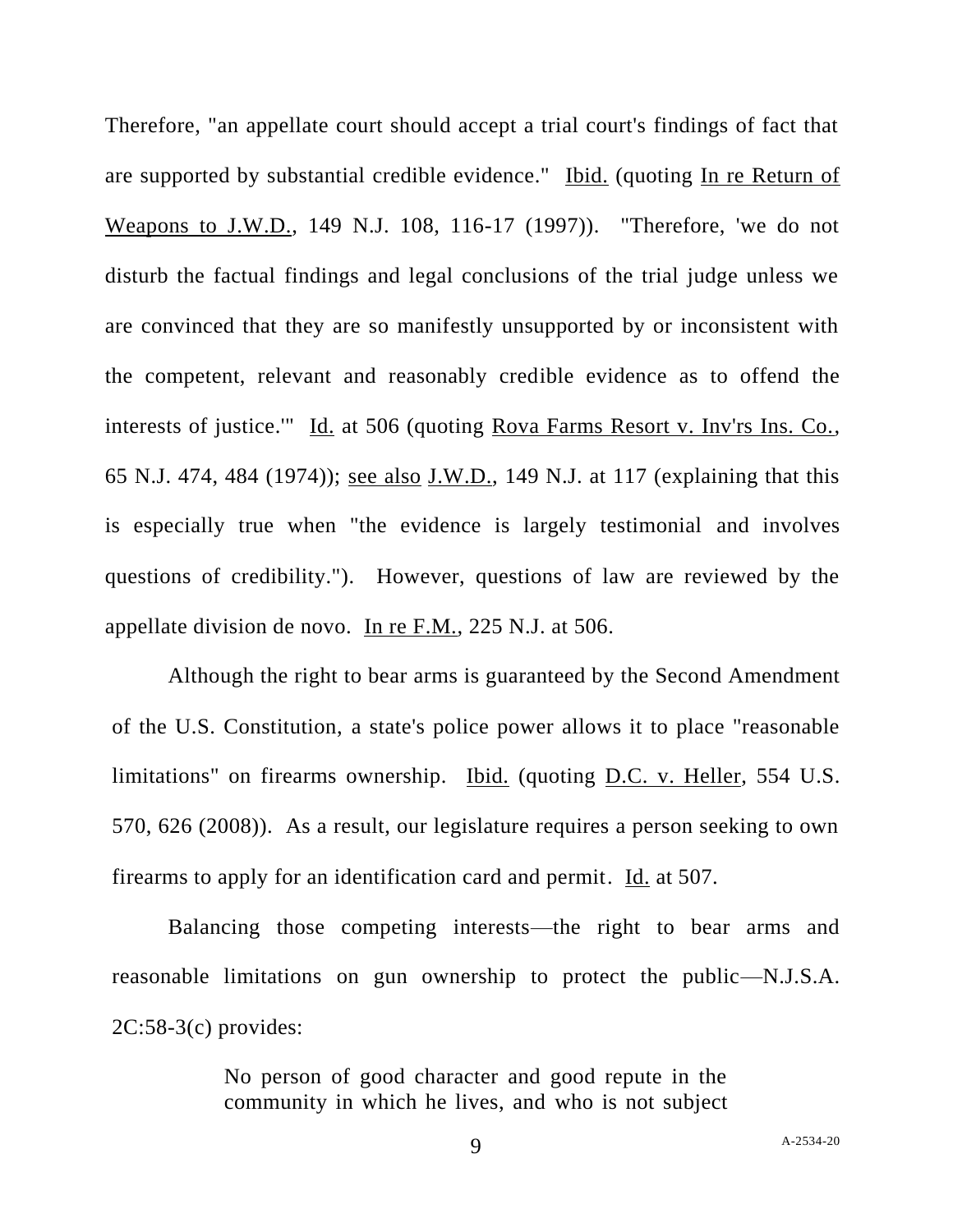to any of the disabilities set forth in this section or other sections of this chapter, shall be denied a permit to purchase a handgun or a firearms purchaser identification card, except as hereinafter set forth.

The statute was enacted to prevent "statutorily 'unfit' persons from possessing firearms." Cordoma, 372 N.J. Super. at 538. Relevant to this case, the disabilities preventing firearm ownership include "any person who has been convicted of any crime or a disorderly persons offense involving an act of domestic violence[,]" N.J.S.A. 2C:58-3(c)(1); "any drug-dependent person" and "any person who is confined for a mental disorder to a hospital [or] mental institution" or "any person who is presently an habitual drunkard[,]" N.J.S.A.  $2C:58-3(c)(2)$ ; "any person who knowingly falsifies any information on an application form for a handgun purchase permit or firearms purchaser identification card[,]" N.J.S.A.  $2C:58(c)(3)$ ; and "any person where the issuance [of the permit] would not be in the interest of the public health, safety or welfare<sup>[,]"</sup> N.J.S.A.  $2C:58(c)(5)$ . Any one of these disabilities is legally sufficient to deny the issuance of a permit to own or possess a firearm. Cordoma, 372 N.J. Super. at 534.

The initial determination to grant or deny a FPIC or permit to purchase a handgun is made by the chief of police of the municipality where the applicant resides. N.J.S.A. 2C:58-3(d). The police chief must grant a FPIC and permit "unless good cause for the denial thereof appears[.]" N.J.S.A. 2C:58-3(f). A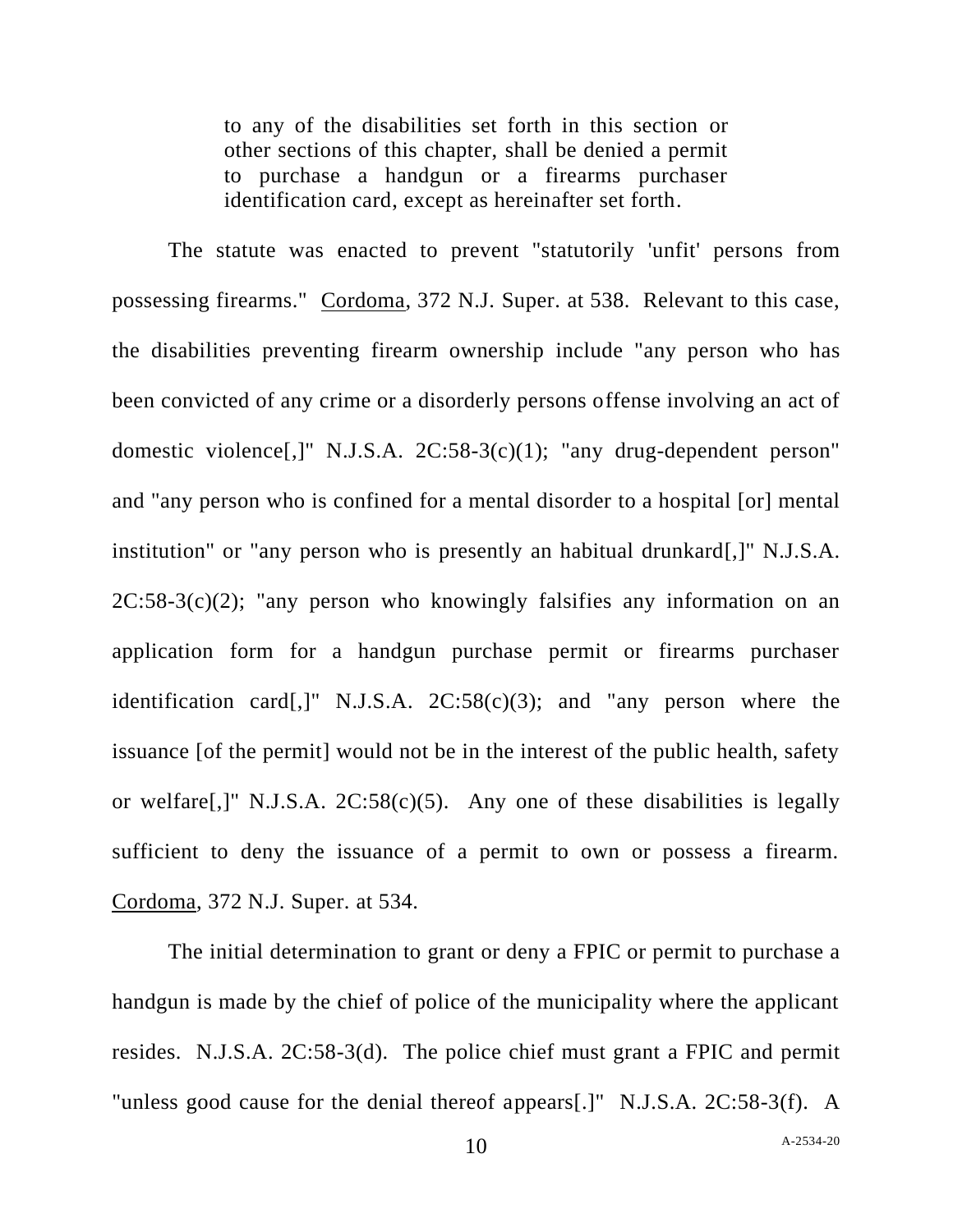denied applicant may request a hearing in the Law Division. In re F.M., 225 N.J. at 508 (citing N.J.S.A. 2C:58-3(d); N.J.A.C. 13:54-1.12(a)). The Law Division court conducts a de novo hearing to review the facts and independently determine whether the applicant is entitled to a FPIC or handgun purchase permit. In re Z.L., 440 N.J. Super. 351, 357 (App. Div. 2015). At the hearing, "the police chief has the burden of proving an applicant is not qualified to receive a handgun permit." Ibid. (citing In re Osworth, 365 N.J. Super. 72, 77 (App. Div. 2003)). The police chief must prove the disqualification by a preponderance of the evidence. Id. at 358 (citing Osworth, 365 N.J. Super. at 77).

N.J.S.A. 2C:58-3(c)(5) governs "cases of individual unfitness, where, though not dealt with in the specific statutory enumerations, the issuance of the permit or identification card would nonetheless be contrary to the public interest." Id. at 356 (quoting Osworth, 365 N.J. Super. at 79). The court may consider the underlying facts even if a criminal charge is dismissed. Osworth, 365 N.J. Super. at 78 (citing J.W.D., 149 N.J. at 110).

In State v. Freysinger, a defendant had to forfeit his firearms and was found to be a "habitual drunkard" because he had two DWI convictions, two convictions for refusing to submit to chemical tests, and admitted that he hit a pedestrian (whom he claimed did not know was his girlfriend) with his car but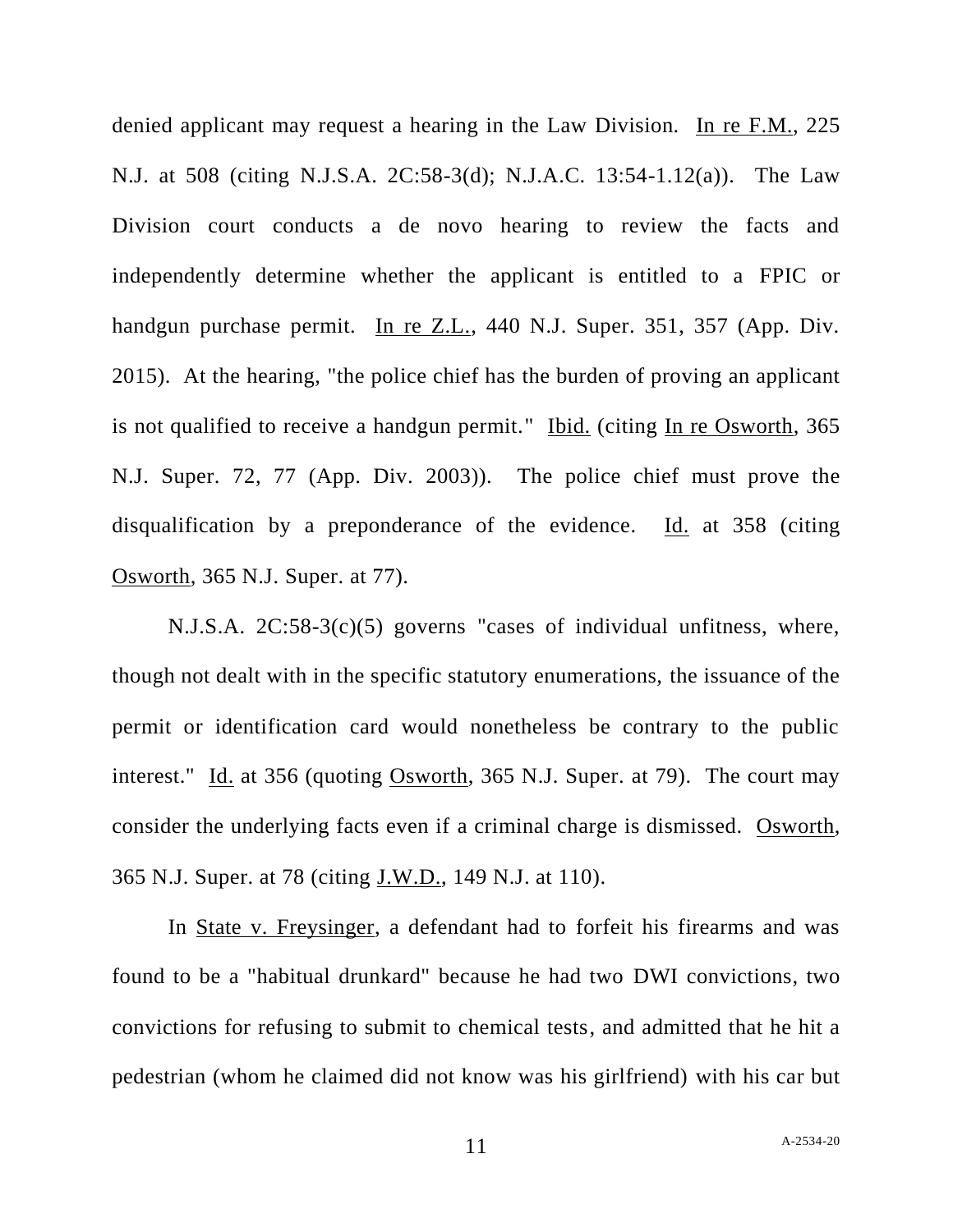did not stop and drove straight home and went to bed. 311 N.J. Super. 509, 516-17 (1998). In contrast, appellant had one DWI conviction in 2015, and a consumption of alcohol in a motor vehicle conviction in 2008, twelve years before he applied for the FPIC and handgun purchase permit.

As the Law Division judge found, appellant did not falsify his application. Appellant is not disqualified by any of the disabilities set forth in subsections (1), (2), (3), (6) or (8) of N.J.S.A. 2C:58-3. Only subsection (5) is at issue. The State was required to prove by a preponderance of the evidence that granting a FPIC or handgun purchase permit to appellant "would not be in the interest of the public health, safety or welfare[.]" N.J.S.A.  $2C:58-3(c)(5)$ . Our careful review of the record convinces us that the State did not satisfy that burden.

The consumption of alcohol in a motor vehicle incident as a passenger occurred twelve years before the application was filed. Alcohol consumption by a passenger does not pose a risk to public health, safety, or welfare. The DWI occurred five years before the application. There have been no repeat offenses. Neither conviction was related to weapons or domestic violence. Both were motor vehicle offenses. Appellant is thirty-eight years old. He has never been convicted of a crime or disorderly persons offense, let alone one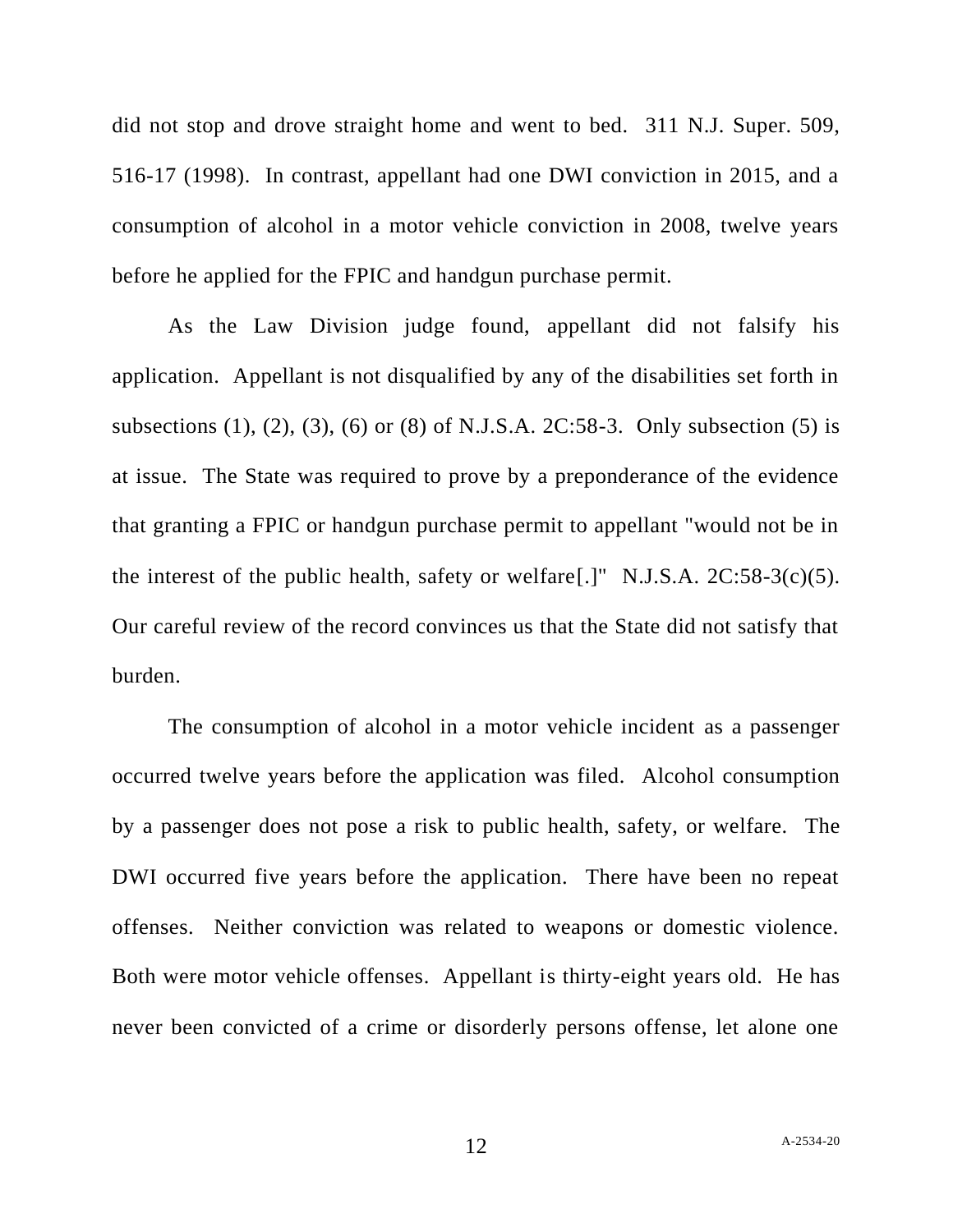related to domestic violence. Nor is there any evidence that defendant currently abuses alcohol.

Any misinformation relayed to Detective Marchitelli may well have been caused by the technical aspects of the New York DWI statute and the fact that neither the New York charge that he pled guilty to, nor the New Jersey offense involved crimes or disorderly persons offenses. The confusion of the Chief that the New York offense was a 2C violation appears to have resulted from appellant originally being charged with DWI, in violation of VTL § 1192.2, but pleading guilty to the reduced charge of DWAI, in violation of VTL § 1192.1.

DWI is a misdemeanor under New York law that is punishable by a jail term of up to one year and probation for up to three years, a fine of up to \$2500, and a license suspension of up to one year. Penalties for Alcohol or Drug-related Violations, N.Y. DEP'T OF MOTOR VEHICLES.<sup>1</sup> It is a per se offense that involves driving with a BAC of 0.08 or higher. Ibid. In contrast, DWAI by alcohol is a "violation," not a felony or misdemeanor under New York law, and for a first offense is punishable by a jail term of up to fifteen days, a fine up to \$500, and a license suspension of up to ninety days. Ibid. It

<sup>1</sup> https://dmv.ny.gov/tickets/penalties-alcohol-or-drug-related-violations (last visited Mar. 7, 2022).